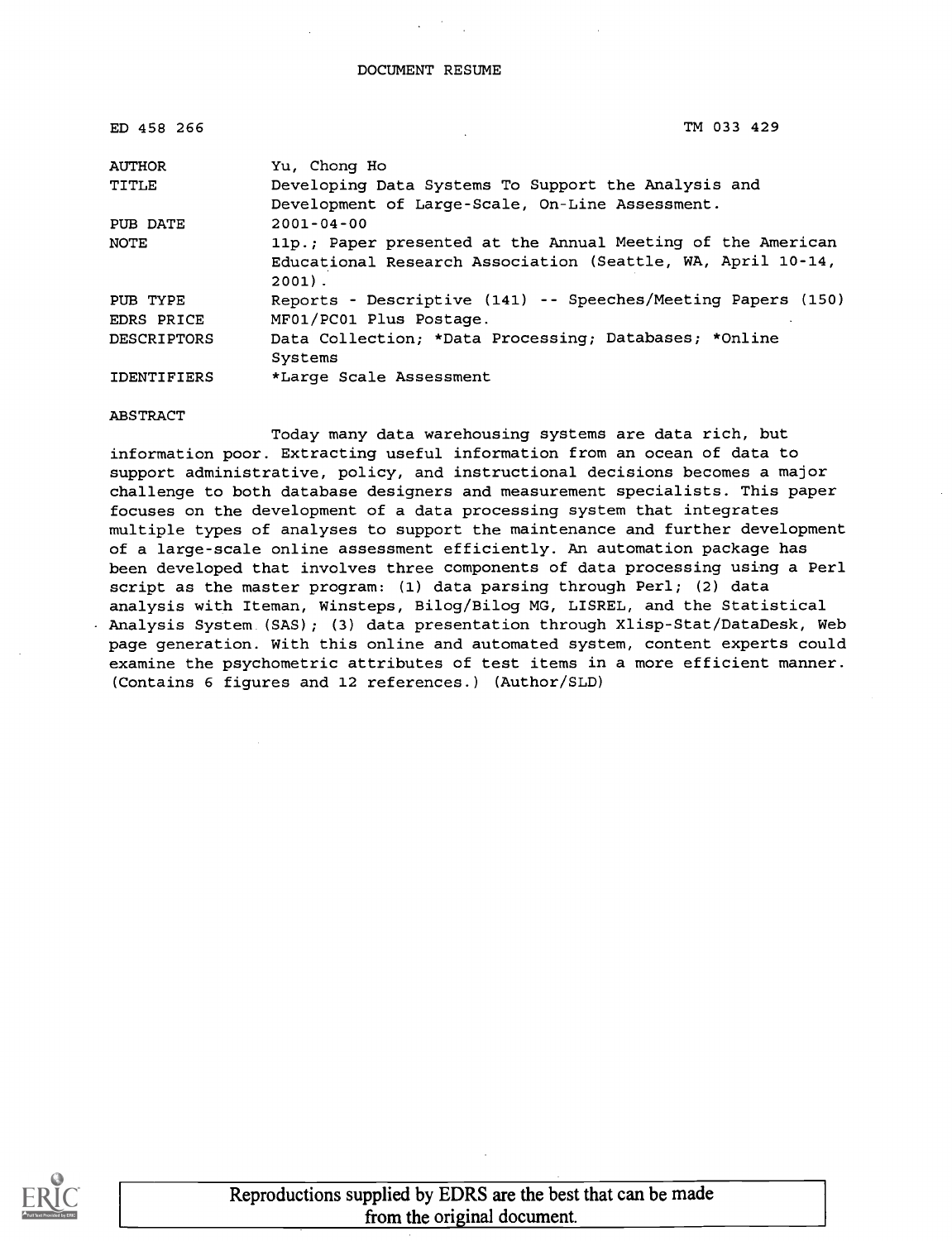Developing Data Systems to Support the Analysis and Development of Large-Scale, On-line Assessment Chong Ho Yu, Ph.D., MCSE, CNE, CCNA

Paper presented at the annual meeting of the American Educational Research Association, 2001, Seattle, WA

 $T<sub>M033429</sub>$ 

U.S. DEPARTMENT OF EDUCATION<br>Critice of Educational Research and Improvement<br>EDUCATIONAL RESOURCES INFORMATION<br>CENTER (ERIC)

- This document has been reproduced as received from the person or organization originating it.
- 0 Minor changes have been made to improve reproduction quality.
- Points of view or opinions stated in this document do not necessarily represent official OERI position or policy.

PERMISSION TO REPRODUCE AND DISSEMINATE THIS MATERIAL HAS BEEN GRANTED BY

 $10-$ 

TO THE EDUCATIONAL RESOURCES INFORMATION CENTER (ERIC)

### **BEST COPY AVAILABLE**

2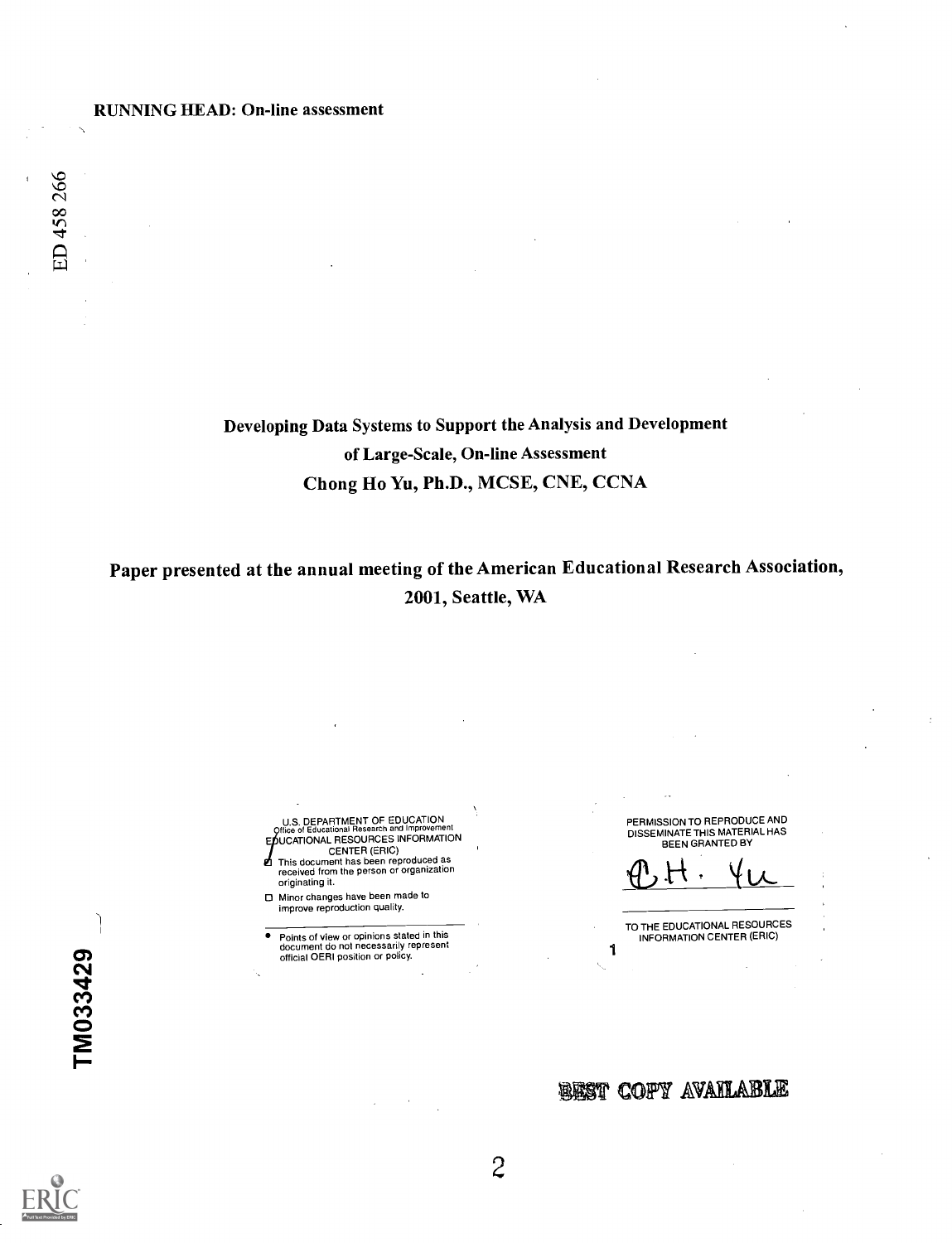#### Abstract

Today many data warehousing systems are data-rich but information-poor. Extracting useful information from an ocean of data to support administrative, policy, and instructional decisions becomes a major challenge to both database designers and measurement specialists. The present paper focuses on the development of a data processing system that integrates multiple types of analyses to efficiently support the maintenance and further development of the large-scale, on-line assessment system. We developed an automation package that involves three components of data processing using a Perl script as the master program: 1.Data parsing: Perl. 2.Data analysis: Iteman, Winsteps, Bilog/Biolog MG, Lisrel, SAS. 3. Data presentation: Xlisp-Stat/DataDesk, Webpage generation. With this online and automated systems, content experts could examine the psychometric attributes of test items in a more efficient manner.

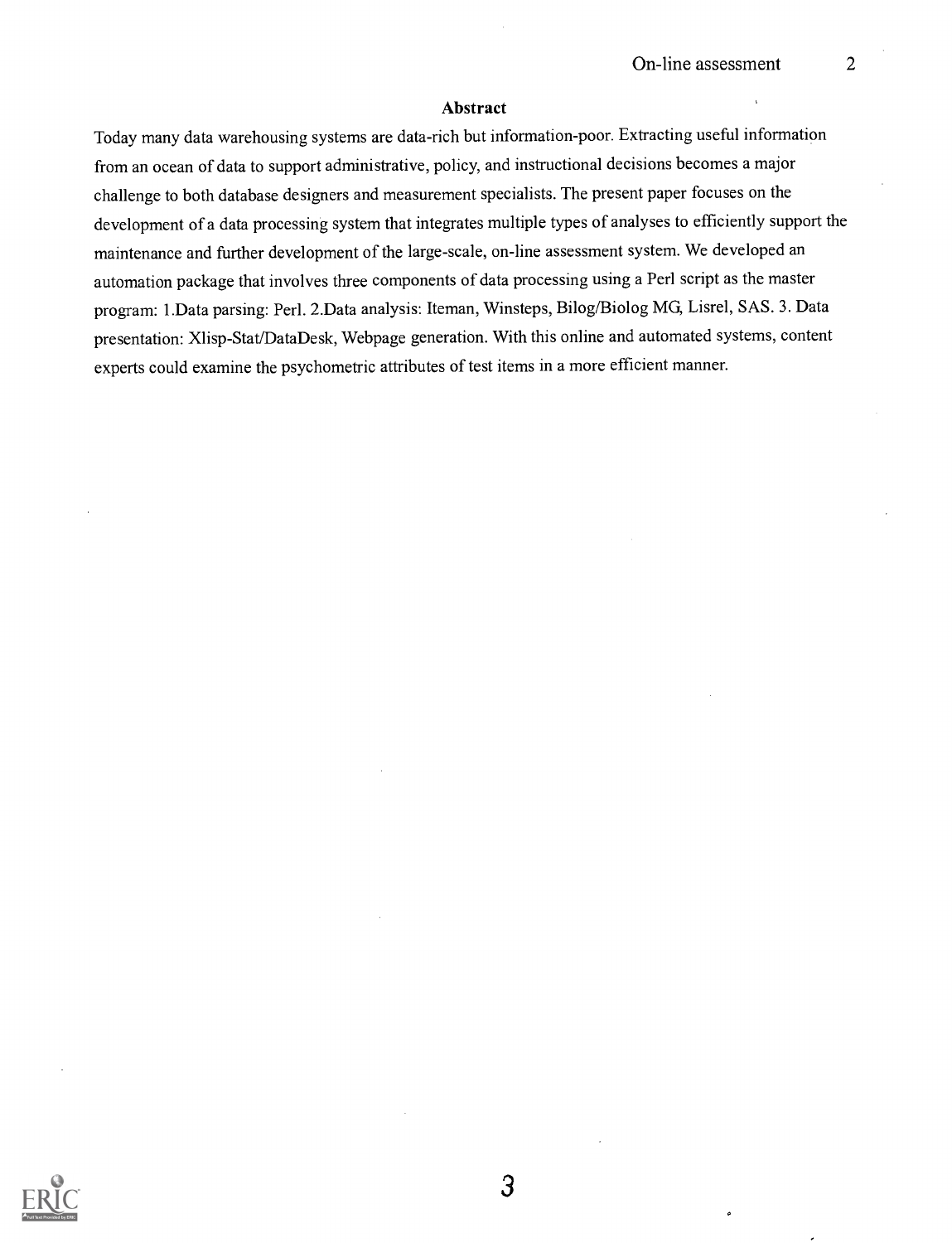### Developing Data Systems to Support the Analysis and Development of Large-Scale, On-line Assessment Chong Ho Yu, Ph.D., MCSE, CNE

Today many data warehousing systems are data-rich but information-poor (Chen & Frolick, 2000). Extracting useful information from an ocean of data to support administrative, policy, and instructional decisions becomes a major challenge to both database designers and measurement specialists. Further, many data warehousing systems adopt a distributed model, in which storage, analytical tools, and clients scatter in different platforms and locations. A unified interface for accessing data in various forms is also a crucial issue. The Cisco Networking Academy Program (CNAP) is facing the challenge of streamlining a system that presently involves various types of data processing and reporting to inform a variety of stakeholders responsible for various parts of the CNAP system. Everyday thousands of tesf records are submitted to the data warehousing system. The data must be processed to meet many needs in the CNAP system, including psychometric analysis, instructor feedback, student feedback, and administrative summaries. Presently, accomplishing this requires importing and exporting large amounts of data back and forth across five to six different servers and clients, involving a variety of platforms.

The present paper focuses on the development of a data processing system that integrates multiple types of analyses to efficiently support the maintenance and further development of the large-scale, on-line CNAP system. From a psychometric perspective, there is an urgent need to develop a single interface that provides a variety of information to support refinement of test items based upon tester input. Although various item analysis software packages for both true score theory and item response theory are available, the lack of automation and integration of these tools hinders CNAP test developers from evaluating test items in an efficient manner. To rectify this situation, we are developing an integrated procedure to automate the item analysis process. All final results are uploaded to a Web server so that the psychometric analysts and subject matter experts could access them in one location through the Web browser interface.

We developed an automation package that involves three components of data processing using a Perl script as the master program:

- 1. Data parsing: Perl
- 2. Data analysis: Iteman, Winsteps, Bilog/Biolog MG, Lisrel, SAS
- 3. Data presentation: Xlisp-Stat/DataDesk, Webpage generation
- Each component will be explained in detail.

#### Data parsing

Data parsing is a process of extracting useful data based upon pattern matching. Perl (Wall, Christiansen, & Orwant, 2000) is an interpreted high-level programming language, which has powerful pattern matching capabilities for data parsing. Perl script can be used to read a raw data file and output the

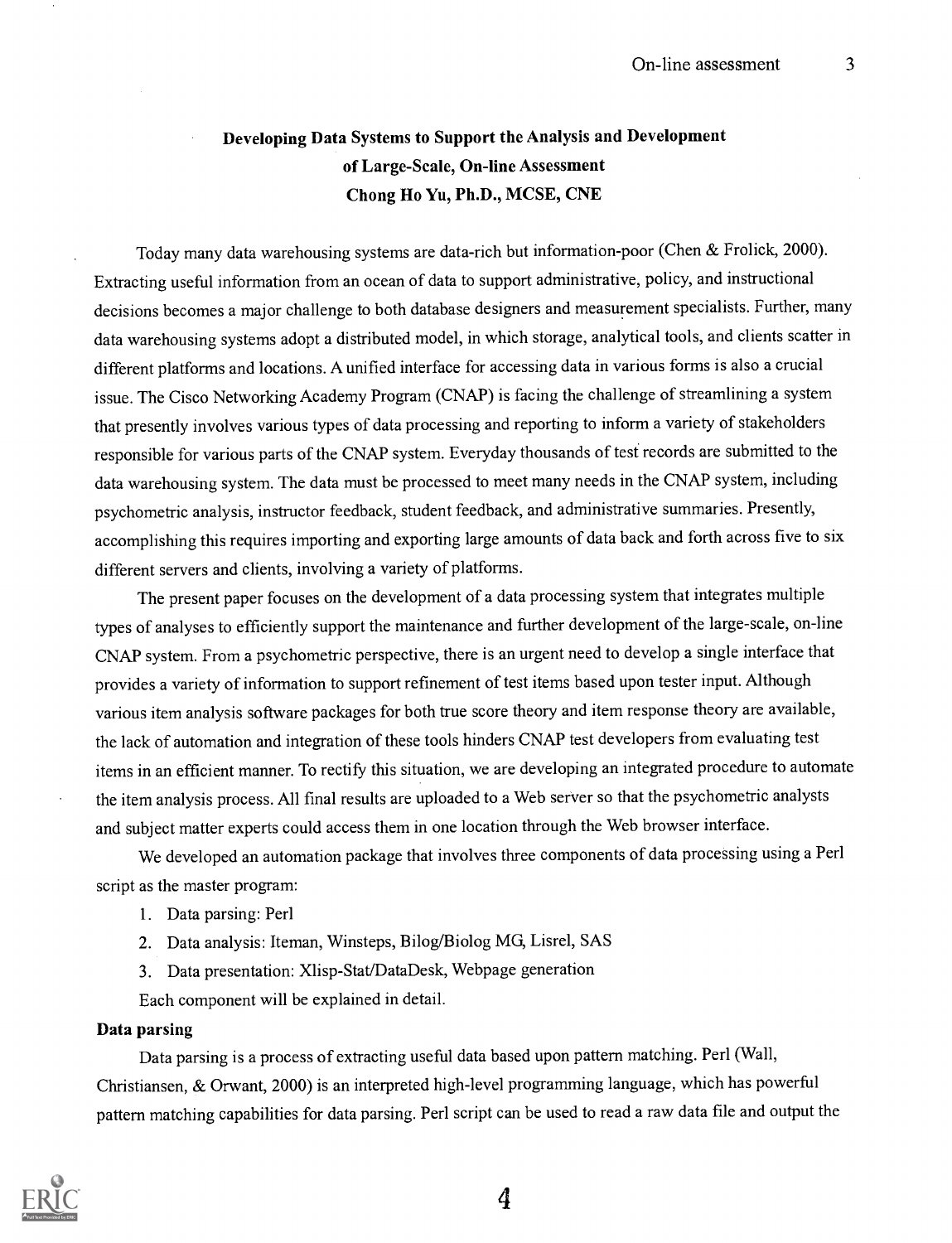cleaned data and the key (correct answer). Since different examinations have different numbers of items, the Peri script is able to determine the appropriate number of items for subsequent analyses. Given certain pattern matching conditions, the Perl script is able to extract the needed data only and reformat them so they are ready for analysis in various statistical packages.

More importantly, Perl works with third-party databases like Oracle, Sybase, Postgres, MySQL, and many others through the abstract database interface called DBI. Currently, due to security reasons, the raw data are exported from the Oracle database server at Cisco in the ASCII format, rather than being accessed from Perl via DBI directly. Nevertheless, Perl is capable of accessing various types of data warehousing systems seamlessly.

#### Data Analysis

After the data file is cleaned, the Perl script runs Iteman (Assessment Systems Corporation, 2000) to analyze the data. Basically, Iteman produces the classical item analysis results such as the mean, variance, standard deviation, skew, and kurtosis of total (number-correct/keyed) scores, the minimum and maximum score, and median score. It also provides a score frequency distribution as well as a KR-20 estimate of reliability and standard error of measurement for each subtest scale. Although Bilog is capable of providing classical item analysis, Iteman is still indispensable due to several unique features. For example, Iteman can be configured to group examinees based on their overall scores (upper and lower 27%), report the subgroup endorsement rates, and provide a classical upper/lower index of discrimination to identify poorly written items.

Next, the Perl script runs Winsteps (Linacre & Wright, 1998) in a batch mode and output various tables. Winsteps is a program designed for Rasch scaling (see Andrich, 1988), which is equivalent to the one-parameter IRT model. However, the developers of Winsteps assert that equating Rasch scaling to item response theory or logit-linear models is a misclassification. Item response theory and logit-linear models describe data, but Rasch scaling specifies how persons, probes, prompts, raters, test items, and tasks must interact statistically for linear measures to be constructed from ordinal observations (Rasch measurement software and publications, 2001). Discussion of the difference of Rasch scaling and IRT is beyond the scope of this paper.

Certain output tables of Winsteps are very helpful (see Figure 1). For example, the map of students and items illustrates the tester ability and the item difficulty side by side. Using this table, the test developer gains a descriptive picture of the test at one glance. In addition, Winsteps could output the item statistics, the subject statistics, and the residual statistics. The item statistics could be used to determine which items are poorly written. The subject statistics reports the estimated ability (theta) of each tester. The residual statistics indicates the degree of fit between the model and the data.

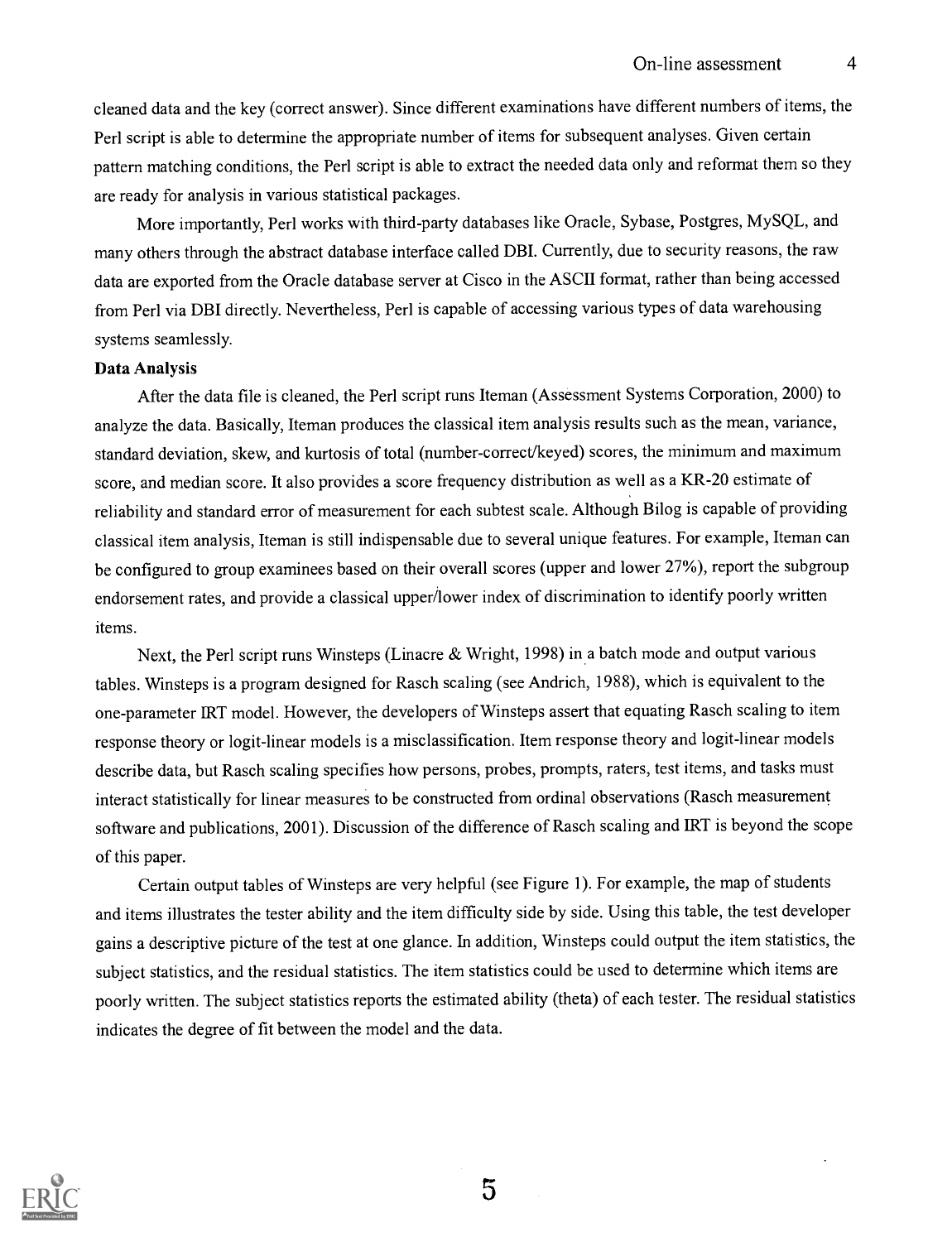| Output Tables   Output Files            |  |
|-----------------------------------------|--|
| <b>Table Descriptions</b>               |  |
| Table 1 Person item map                 |  |
| Table 2 Item profiles                   |  |
| Table 3 Summary statistics              |  |
| Table 4 Person infit plot               |  |
| Table 5 Person outfit plot              |  |
| Table 6 Persons: fit                    |  |
| Table 7 Persons: responses              |  |
| Table 8 Item infit plot                 |  |
| Table 9 Item outfit plot                |  |
| Table 10 Items: fit                     |  |
| Table 11 Items: responses               |  |
| Table 12 Item map                       |  |
| Table 13 Items; difficulty              |  |
| Table 14 Items: entry                   |  |
| Table 15 Items: alphabetical            |  |
| Table 16 Person map                     |  |
| Table 17 Persons: measure               |  |
| Table 18 Persons: entry                 |  |
| Table 19 Persons: alphabetical          |  |
| Table 20 Score table                    |  |
| Table 21 Probability curves             |  |
| Table 22 Scalograms                     |  |
| Table 23 Principal Components - Items   |  |
| Table 24 Principal Components - Persons |  |

Figure 1. Output tables from Winsteps

Unlike Winsteps, Bilog (Mislevy & Bock , 1990) is capable of running one-, two-, and three-parameter models. The Perl script runs Bilog with all three models in the batch mode, and then extracts the phase 1, phase 2, and phase 3 data for each parameter from the Bilog output (see Figure 2).



Figure 2. 1-3 parameter models in Bilog.

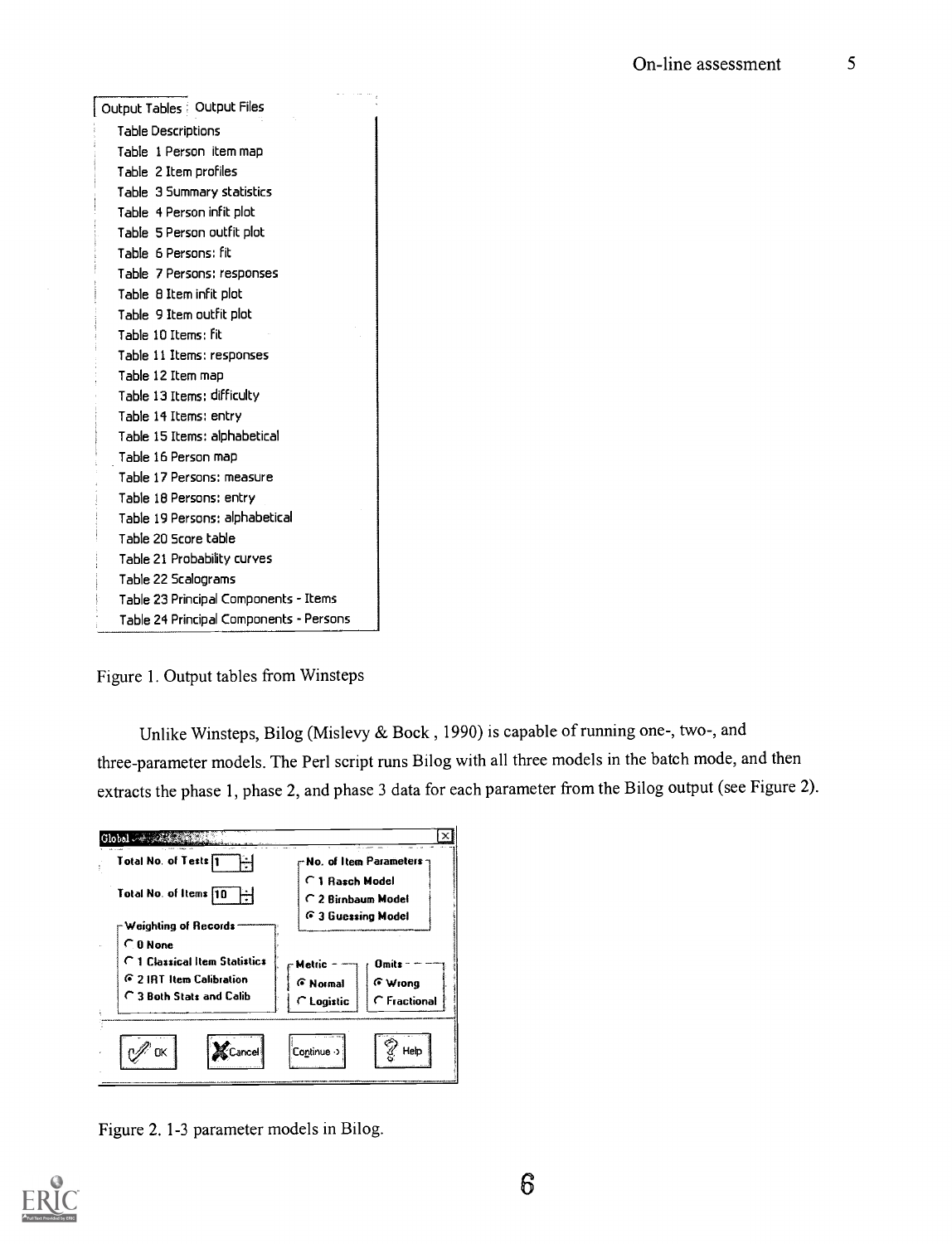Phase 1 output includes the classical item analysis data such as item difficulty in terms of percentage of correct responses, logits, Pearson coefficients, and bi-serial coefficients. Phase 2 output includes item characteristic curve (ICC) 's parameters such as the low asymptote, the slope, the threshold, and the chi-square statistics. Phase 3 output includes the estimated theta (ability) of each examinee. Although Bilog could display each ICC item by item, it does not overlay the ICCs of all items in one graph (see Figure 3). This shortcoming is remediated by employing Xlisp-Stat/DataDesk in a later step.



Figure 3. ICC from Bilog

When field test items are inserted into multiple forms, the Perl script runs Bilog-Multiple Group (MG) (Zimowski, Muraki, Mislevy, & Bock, 1996) to analyze the data. Field test items are new items and thus their psychometric properties are unknown. These items are inserted into real examinations but scores of these items are not counted toward the final grade of testers. Since only a small number of field test items could be presented along with non-field-test items, multiple forms are needed to accommodate testing of these new items. For example, when forty new items are released, four alternate forms are used and ten field test items are included in each form. Field test items are analyzed as a subset and reliability in terms of alternate forms is estimated. Initially we experimented with Bilog for multiple-form analysis. However, it is difficult for Bilog to accept multiple keys and thus Bilog MG was adopted for this specific task.

Item response theory assumes all test items measure a single trait. Therefore, it is important to

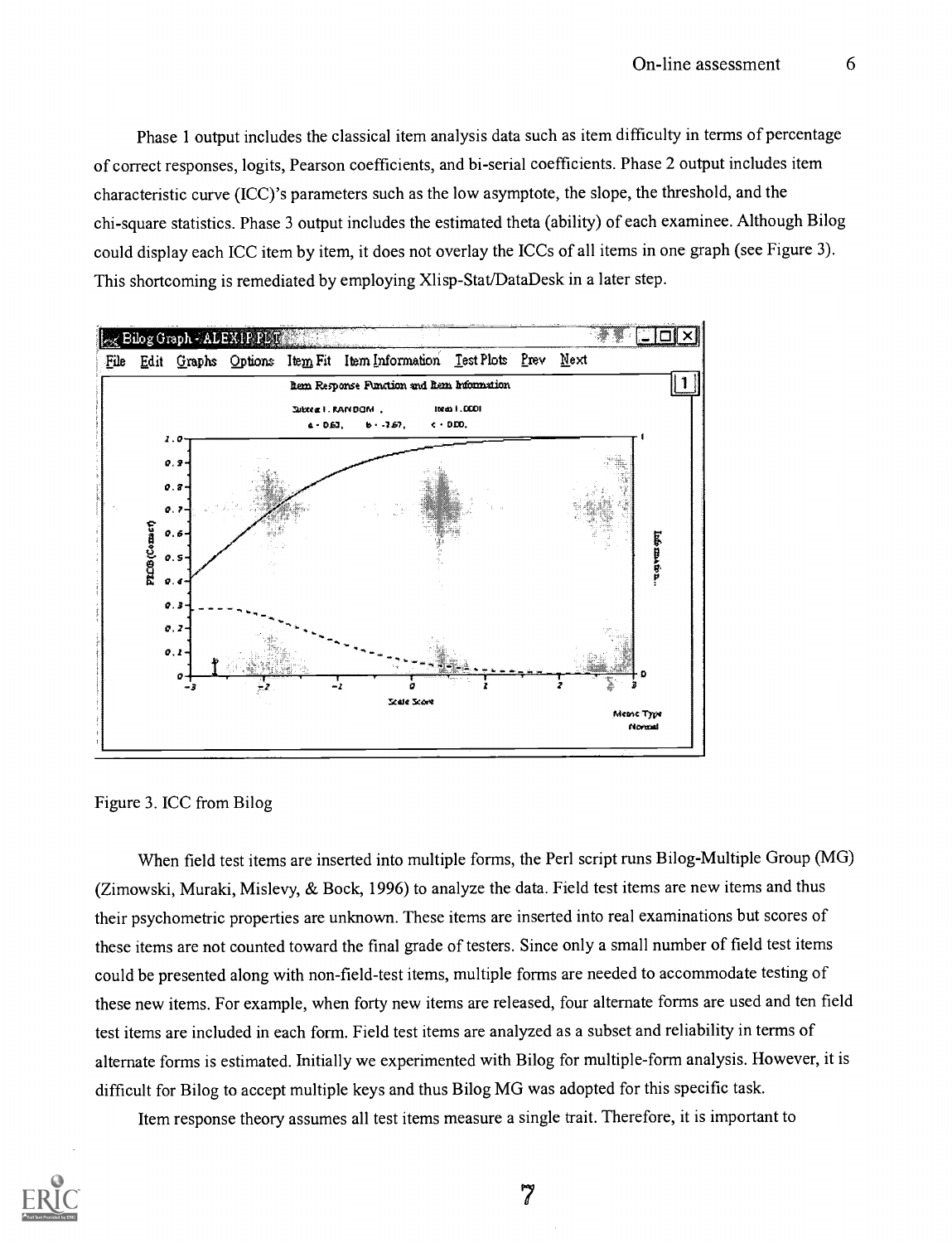examine whether the test is unidimensional or multidimensional. For this purpose, the Peri script runs Lisrel (Joreskog & Sorbom, 1993) to perform a factor analysis with the tetrachoric correlation matrix. Since the data are dichotomous, the tetrachoric correlation matrix, instead of the Pearson correlation matrix, is used for factor analysis. It is arguable whether there is a significant difference between running factor analysis with the tetrachoric matrix and performing factor analysis with Pearson matrix. Using CNAP test data, we found that fewer numbers of factors are extracted when analyzing the tetrachoric correlation matrix. Running factor analysis with the tetrachoric matrix requires two steps. First, the Perl script runs a SAS macro program to generate the matix. Although PROC FREQ in SAS can produce the tetrachoric correlation coefficient in a pairwise manner, the SAS macro named "polychoric" (SAS Institute, 2000) is a more efficient approach since it outputs the entire matrix (all possible pairs). Next, this matrix is imported into Lisrel for factor analysis. One may wonder why Lisrel instead of SAS is used when PROC FACTOR in SAS can also factor analyze the tetrachoric matrix. When the number of test items isless than twenty-six, SAS has no problem running factor analysis with the tetrachoric matrix. However, when the number of test items increases, SAS has difficulties.

In addition to running SAS for outputting the tetrachoric matrix, the Peri script runs another SAS program in the batch mode with phase 1, phase 2, and phase 3 data for each parameter, computesthe curve height for each ICC conditioning upon the estimated theta, and writes all data to a space-delimited text file, as well as generating frequency tables of distracter X ability (Figure 4). The frequency tables are generated by Output Delivery System (ODS) in SAS so that the tables are HTML ready. The information regarding the portion of each option selected by testers of different levels of ability could help the test developer find out which distracter is confusing to even testers of high ability, and which distracter is so unconvincing that even examinees of very low ability did not give it consideration, as well as other anomalies (van der Linden & Hambleton, 1990). It is important to note that the row percentage, which is the portion of choosing a particular option conditional on the theta (highlighted in green), rather than the frequency count, is the focal interest of the analysis.

| ql                   | tir       |             |             |              |                         |              |       |  |
|----------------------|-----------|-------------|-------------|--------------|-------------------------|--------------|-------|--|
| Frequency<br>Col Pct | -4        | -3          | -2          | - 1          | O                       | 1            | Total |  |
| 1                    | 0<br>0.00 | 9<br>39.13  | 11<br>12.22 | $50$<br>9.35 | $\frac{71}{3.75}$<br>÷, | 0.33         | 144   |  |
| 2                    | 0<br>0.00 | 4.35        | 1.11        | 0<br>0.00    | 2<br>$\bullet$<br>0.11  | 0.00         | 4     |  |
| 3                    | 100.00    | 2<br>0.70   | 14<br>15.56 | 54<br>10.09  | 93<br>4.91              | 0:77         | 172   |  |
| 4                    | 0.00      | 11<br>47.83 | 64<br>71.11 | 431<br>80.56 | 1729<br>91.24           | 900<br>98.90 | 3135  |  |
| Total                | 2         | 23          | 90          | 535          | 1895                    | 910          | 3455  |  |

Figure 4. Distracter X ability table

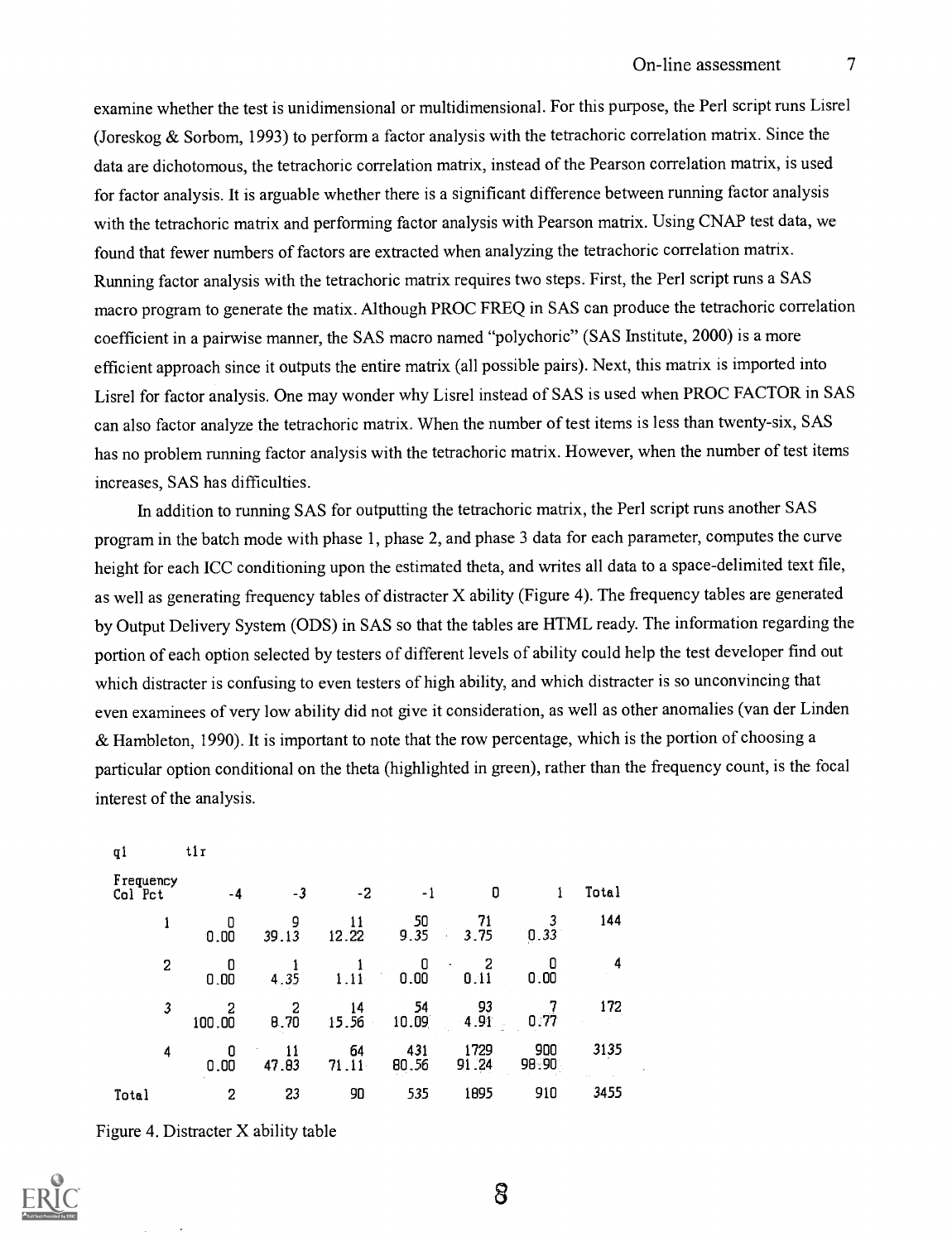#### Data presentation

Next, the Perl script runs an Xlisp-Stat program to import the space-delimited file formatted by the SAS program and generate ICCs and fit statistics for 1-P, 2-P, and 3-P models. Currently this procedure is still under development. As a temporary solution, DataDesk is used to generate graphics. Since the graphic panels have the capability of linking and brushing, the test developer could examine the ICC and the fit statistics (chi-square/degree of freedom) in an interactive manner (see Figures 5). For example, in the one-parameter ICC plot shown in Figure 5, one test item displays a relatively large fit statistic. The subject expert could click on the data point on the left panel to highlight the ICC of that item on the right panel to assess how likely it would be for examinees of different thetas to get the item correct.



Figure 5. Fit statistics and ICCs for the one-parameter model.

Finally, the Perl script generates an html file as a front end interface for the subject experts to view or download different output files via the internet (see Figure 6). Since Perl is capable of interacting with Web server's common gateway interface (CGI), the Perl script could authenticate Web users and response to user query with certain search criteria. This provides a user-friendly method for a variety of users to access summaries of psychometric information.

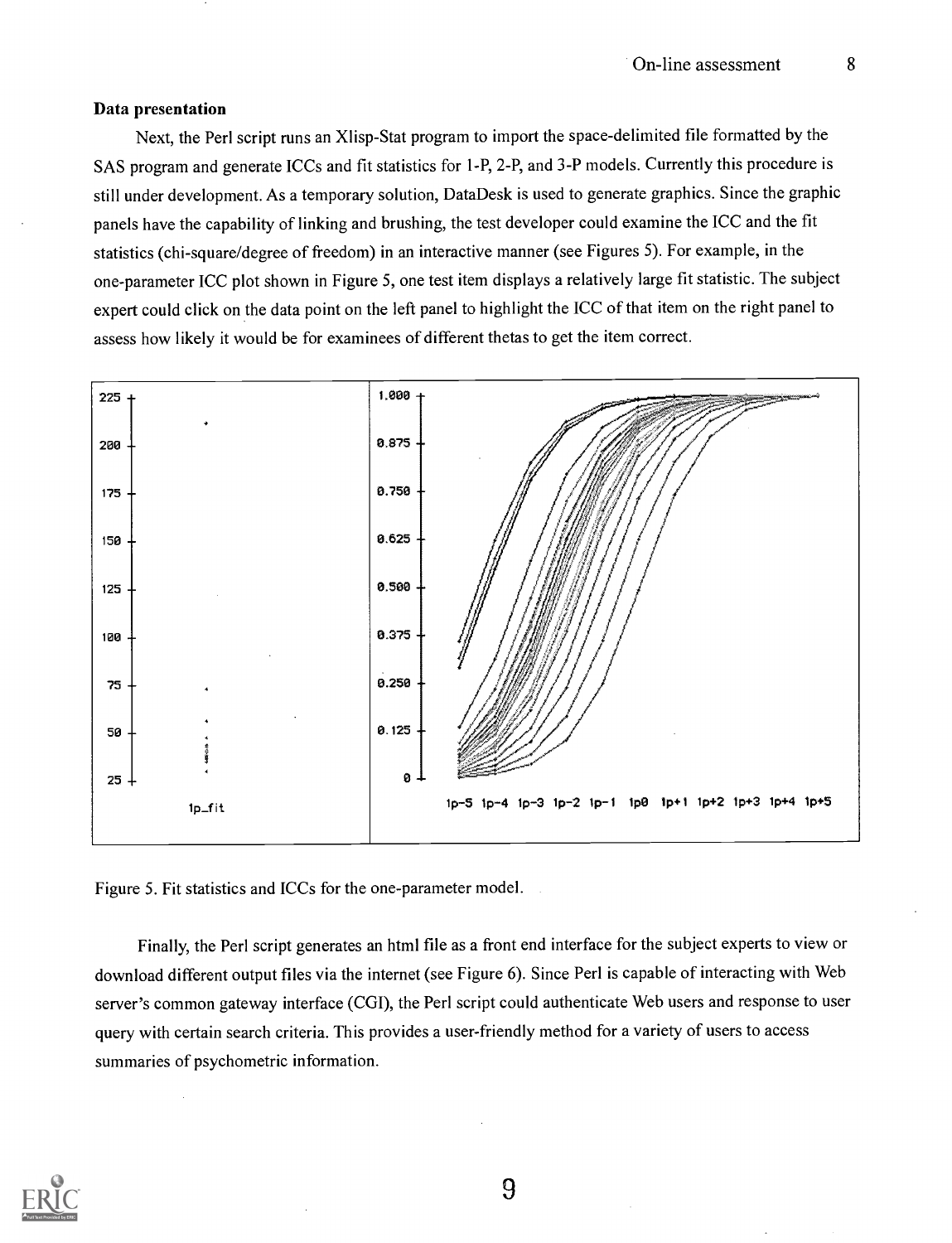| Intex page for IRT results Microsoft Internet Explorer |                                                   | <u>. 101</u>             |    |  |  |
|--------------------------------------------------------|---------------------------------------------------|--------------------------|----|--|--|
| 編輯(E)<br>檢視①<br>檔案ED                                   | 工具① 說明(1)<br>我的最爱(A)。                             |                          | æ  |  |  |
| T                                                      | 首頁<br>我的最爱<br>停止                                  | 記錄<br>郵件                 |    |  |  |
| 網址(1) 2                                                |                                                   | ⊘移至<br>۳                 | 連結 |  |  |
| Bilog programs and output files                        |                                                   |                          |    |  |  |
| <b>File Name</b>                                       | <b>One-parameter</b>                              |                          |    |  |  |
| test11p.blg                                            | Bilog program                                     |                          |    |  |  |
| lest11p.PH1                                            | Phase 1 output: Classical item analysis           |                          |    |  |  |
| test11p.PH2                                            | Phase 2 output: IRT parameters and Chi-square     |                          |    |  |  |
| test11p.PH3                                            | Phase 3 output: Estimated ability of each subject |                          |    |  |  |
| test11p.PLT                                            | ICC plot for each item, must be open in Bilog     |                          |    |  |  |
| <b>File Name</b>                                       | Two-parameter                                     |                          |    |  |  |
| test12p.blg                                            | Bilog program                                     |                          |    |  |  |
| test12p.PH1                                            | Phase 1 output: Classical item analysis           |                          |    |  |  |
| test12p.PH2                                            | Phase 2 output: IRT parameters and Chi-square     |                          |    |  |  |
| 2 元成                                                   |                                                   | <b><i>O</i></b> Internet |    |  |  |

Figure 6. User-friendly HTML front end for data presentation

#### Discussion

Extracting meaningful information from data and presenting the information in a unified interface is a serious challenge for both database programmers and test developers. Besides functionality, flexibility should also be considered in developing data processing systems. This module is highly flexible. Like a vehicle consisting of inter-changeable parts, this module involves multiple programs that could be swapped as needed. For example, when we found that SAS is incapable of performing factor analysis with a tetrachoric matrix of more than 25 items, a Lisrel program was implemented for this task. When Bilog failed to accept multiple keys for multiple-form analysis, Bilog-MG was introduced into the module. In addition, the Perl script is interpreted rather than compiled. The source code can be seen by users, and thus different users could modify the source code to accommodate different needs such as parsing data for a different format, or skipping steps such as Bilog MG analyses when multiple forms are not needed. This flexible and comprehensive test analysis module will be helpful to test developers. Our next step is to collect feedback from users (subject matter experts) for further enhancement of the module.

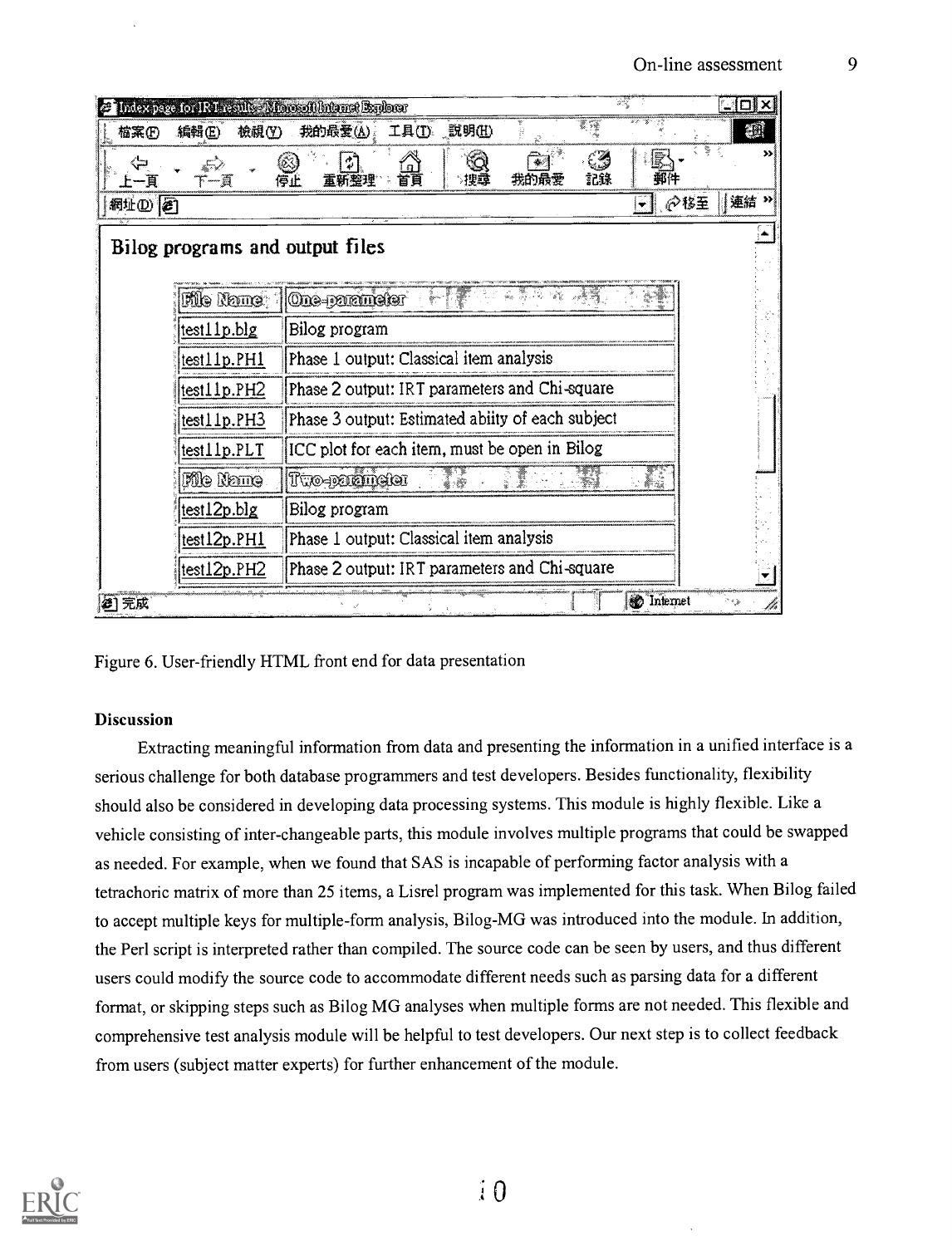#### Acknowledgement

I would like to thank Vikas Wadhwani for his assistance with Perl programming, and Cody Ding for his help with Bilog MG programming.

#### References

Andrich, D. (1988). Rasch models for measurement. Newbury Park: Sage Publications.

Assessment Systems Corporation (2000). Iteman [Computer software]. [On-line] Available: URL: http://www.assess.com/iteman.html

Chen, L., & Frolick, M. N. (2000). Web-baded data warehousing. Information Systems Management. 17, 80-87.

Mislevy, R., Bock, R. D. (1990). Bilog: Item analysis and test scoring with binary logistic models [Computer software]. Mooresville, IN: Scientific Software.

Joreskog, K. G., & Sorbom, D. (1993). Lisrel 8 [Computer software]. Chicago, IL: Scientific Software International.

Linacre, J. M., & Wright, B. D. (1998). A user's guide to Bigsteps/Winsteps. Chicago, IL: Mesa Press,.

- Rasch measurement software and publications. (2001). Rasch measurement, tools, techniques, and people. [On-line] Available URL: http://www.winsteps.com/
- Ryan, J. (1983). Introduction to latent trait analysis and item response theory. In W. E. Hathaway (Ed.). Testing in the schools: new directions for testing and measurement, no. 19 (pp. 49-65). San Francisco, CA: Jossey-Bass.

SAS Institure. (2000). Polychoric macro [Computer software]. [On-line] Available: URL: http://www.sas.com

van der Linden, W. J., & Hambleton, R. K. (Eds.). (1997). Handbook of modern item response theory. New York: Springer.

Wall, L., Christiansen, T., & Orwant, J. (2000). Programming Perl (3<sup>rd</sup> Ed.). New York: O'Reilly.

Zimowski, M. F., uraki, E., Mislevy, R. J., & Bock, R. D. (1996). Bilog-MG: Multiple group IRT analysis and test maintenance for binary items [Computer software]. Chicago, IL: Scientific Software.

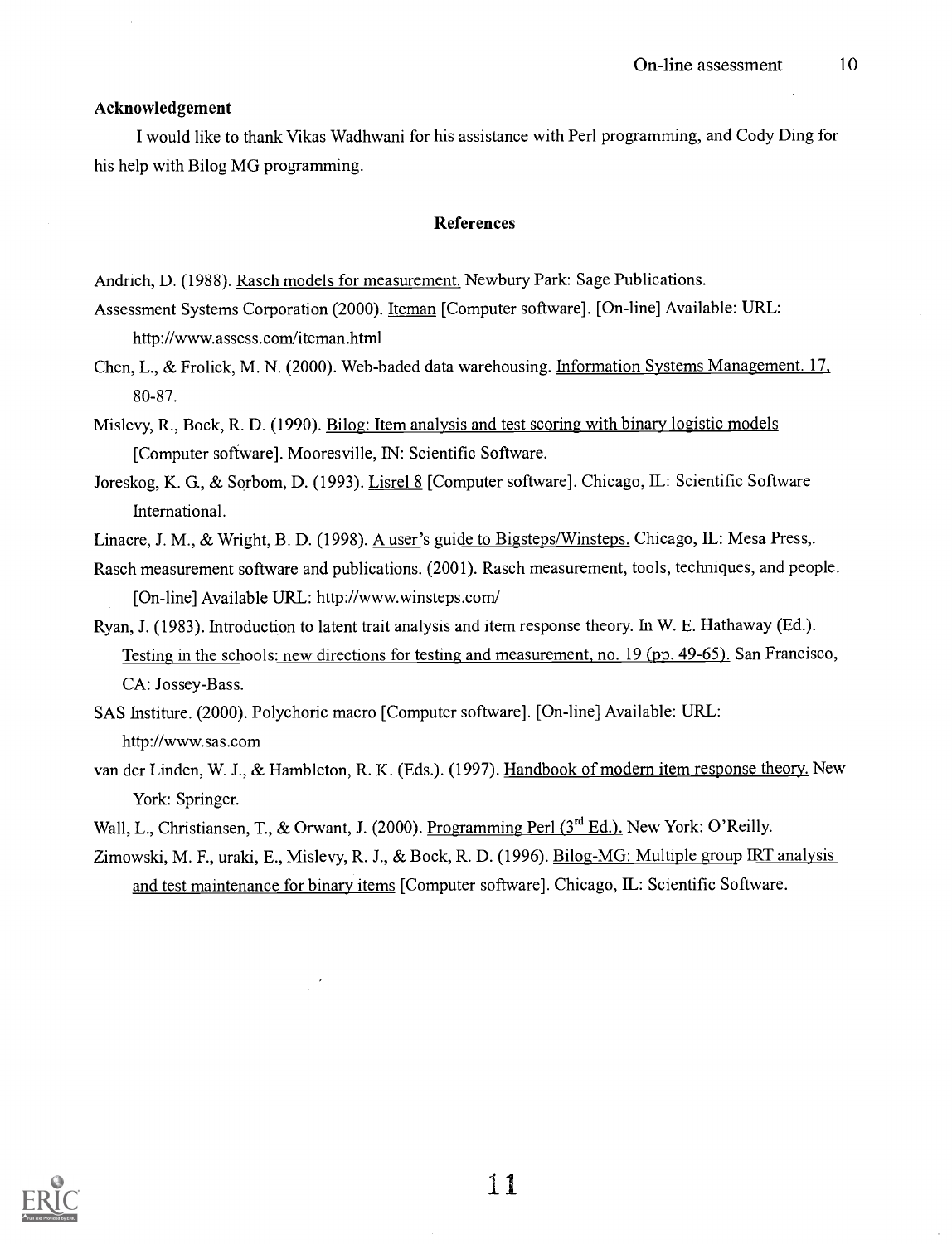

### U.S. Department of Education



Office of Educational Research and Improvement (OERI) National Library of Education (NLE) Educational Resources Information Center (ERIC)

# TM033429

# REPRODUCTION RELEASE

(Specific Document)



### 11. REPRODUCTION RELEASE:

In order to disseminate as widely as possible timely and significant materials of interest to the educational community, documents announced in the<br>monthly abstract journal of the ERIC system, Resources in Education (RIE),

If permission is granted to reproduce and disseminate the identified document, please CHECK ONE of the following three options end sign at the bottom<br>of the page.